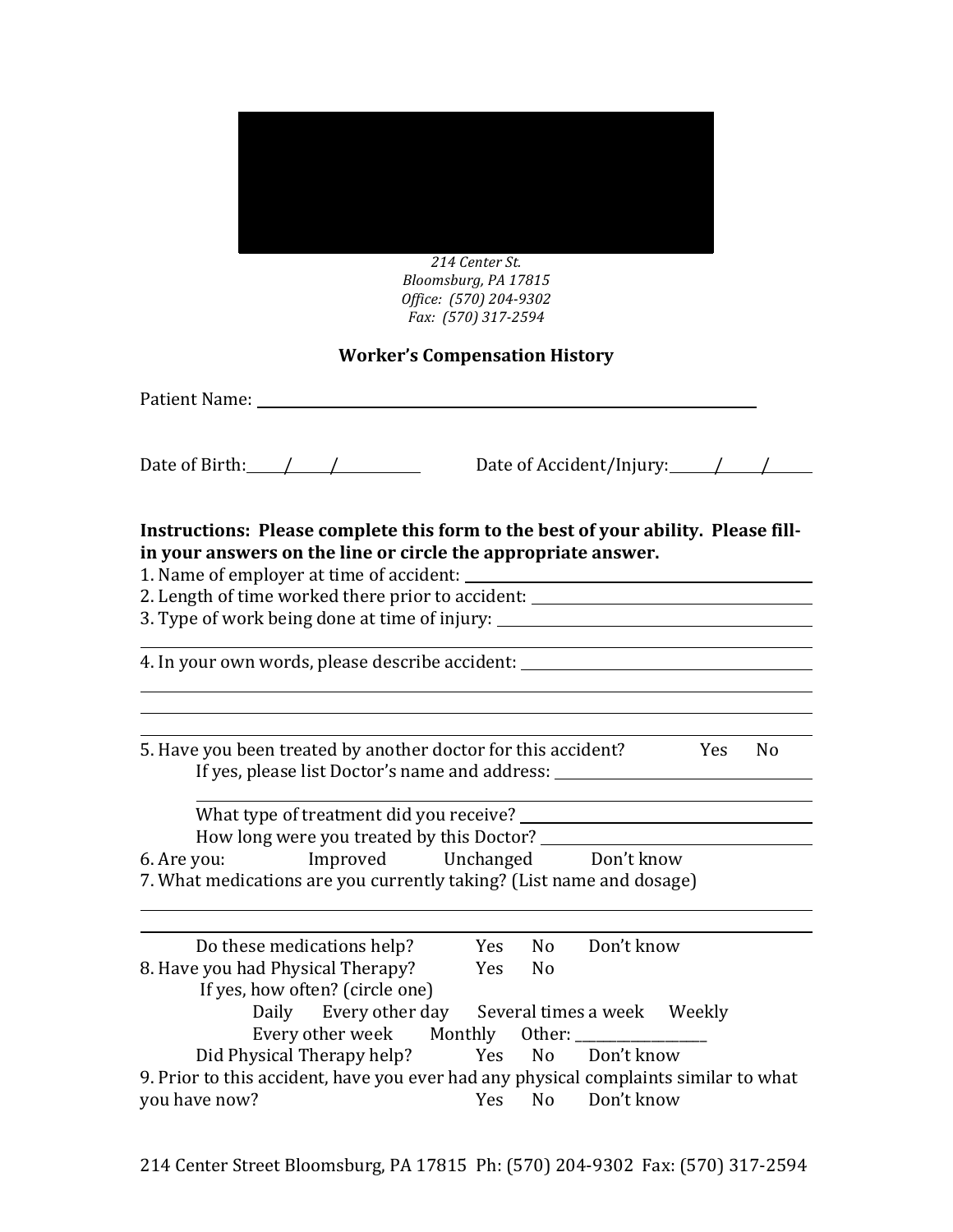| 10. Were these similar complaints due to a previous accident(s)?<br>11. Have you had any other serious accidents which required medical care?                                                                                                                   | Yes.                     | N <sub>0</sub>                   |  |  |
|-----------------------------------------------------------------------------------------------------------------------------------------------------------------------------------------------------------------------------------------------------------------|--------------------------|----------------------------------|--|--|
| If yes, please describe.                                                                                                                                                                                                                                        | <b>Yes</b>               | N <sub>0</sub>                   |  |  |
|                                                                                                                                                                                                                                                                 |                          |                                  |  |  |
| 12. Have you had any serious illnesses that required hospitalization? Yes                                                                                                                                                                                       |                          | N <sub>0</sub>                   |  |  |
| 13. Have you had any surgeries?<br>If yes, please list date and type.                                                                                                                                                                                           | <b>Yes</b>               | N <sub>0</sub>                   |  |  |
| 14. Have you had any nervous or mental illness?                                                                                                                                                                                                                 | <b>Yes</b><br><b>Yes</b> | N <sub>0</sub><br>N <sub>0</sub> |  |  |
| 15. Have you had psychiatric care?<br>16. Have you received a medical discharge from the Armed Services?<br><b>Yes</b><br>17. Have you returned to work since this accident?<br>Yes<br>18. If you have returned to work, please fill out the information below. |                          |                                  |  |  |
|                                                                                                                                                                                                                                                                 |                          |                                  |  |  |

#### Employer Occupation Light or Regular Duty Full or Part Time **Date**

## **CURRENT MEDICAL COMPLAINTS**

<u> 1980 - Johann Barn, mars eta bainar eta baina eta baina eta baina eta baina eta baina eta baina eta baina e</u>

| <b>BACK PAIN:</b>                                   |                |                 |            |                |
|-----------------------------------------------------|----------------|-----------------|------------|----------------|
| 1. Currently, I have pain in my:                    | low back       | mid back        | upper back |                |
| 2. My pain began:                                   | gradually      | suddenly        |            |                |
| 3. I have pain:                                     | sometimes      | all of the time |            |                |
| 4. My pain goes into my:                            | right leg      | left leg        | both       |                |
| 5. I have tingling and/or numbness in: right leg    |                | left leg        | both       |                |
| 6. My pain is worse when I: (Circle all that apply) |                |                 |            |                |
| Sit<br>Cough or Sneeze                              | Bend Walk Lift | Push Pull       |            |                |
| 7. My back is worse with sexual activity.           |                |                 | <b>Yes</b> | No             |
| 8. My pain wakes me up during the night.            |                |                 | <b>Yes</b> | N <sub>0</sub> |
| 9. Changes in the weather affect my pain.           |                |                 | <b>Yes</b> | N <sub>0</sub> |
| <b>NECK PAIN:</b>                                   |                |                 |            |                |
| 1. My neck pain began:                              | gradually      | suddenly        |            |                |
| 2. I have pain:                                     | sometimes      | all of the time |            |                |

214 Center Street Bloomsburg, PA 17815 Ph: (570) 204-9302 Fax: (570) 317-2594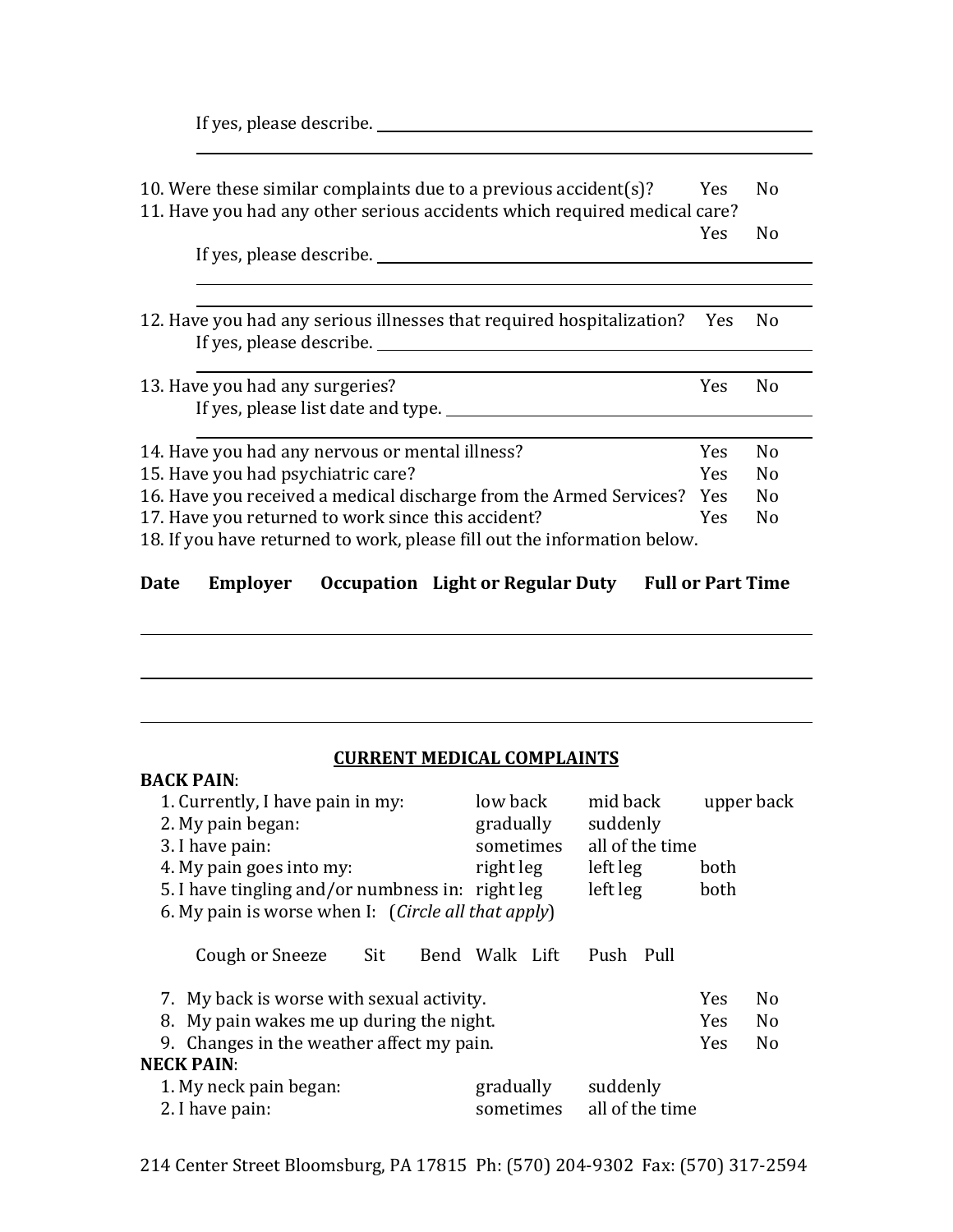| 3. My pain goes into my:<br>4. I have tingling and/or numbness in: right arm<br>5. My pain is worse when I: (Circle all that apply)                                                                        | right arm | left arm<br>left arm | <b>both</b><br><b>both</b>                           |                                                                      |
|------------------------------------------------------------------------------------------------------------------------------------------------------------------------------------------------------------|-----------|----------------------|------------------------------------------------------|----------------------------------------------------------------------|
| Cough or Sneeze Bend Forward Lift                                                                                                                                                                          |           | Push Pull            | Turn my head                                         |                                                                      |
| 6. My pain wakes me up during the night.<br>7. Changes in the weather affect my pain.<br>8. I have neck stiffness.<br>9. I have headaches.<br>If I do get headaches, they occur: Sometimes All of the time |           |                      | <b>Yes</b><br><b>Yes</b><br><b>Yes</b><br><b>Yes</b> | N <sub>0</sub><br>N <sub>0</sub><br>N <sub>0</sub><br>N <sub>0</sub> |

## **OTHER PAIN:**

Please describe any current medical complaints which you are experiencing that have not been covered on the questionnaire or list any additional comments you wish to make regarding your condition.

**JOB DESCRIPTION** 

\*In terms of an 8-hour workday, "occasionally" means 33%, "frequently" means 34-66% and "continuously" means 67-100% of the workday.\*

| 1. In a typical 8 hour workday, I: (Circle # of hours per activity) |  |            |  |   |               |              |  |  |
|---------------------------------------------------------------------|--|------------|--|---|---------------|--------------|--|--|
|                                                                     |  | Sit: 1 2 3 |  |   | 4 5 6         |              |  |  |
| Stand: 1                                                            |  | 2 3        |  | 4 | $\mathcal{L}$ | $\mathsf{h}$ |  |  |
| Walk: 1                                                             |  |            |  |   |               |              |  |  |

#### 2. On the job, I perform the following activities:

|                             | Not at all |   |   | Occasionally Frequently Continuously |
|-----------------------------|------------|---|---|--------------------------------------|
| Bend/Stoop                  |            | П | П |                                      |
| Squat                       |            | П | П | П                                    |
| Crawl                       |            | П | П |                                      |
| Climb                       |            | п | П |                                      |
| Reach above Shoulder height |            | П | П | П                                    |
| Crouch                      |            |   | П |                                      |
| Kneel                       | П          | П | П |                                      |
| <b>Balancing</b>            |            | П | П | П                                    |
| Pushing/Pulling             |            |   |   |                                      |

3. On the job, I lift: